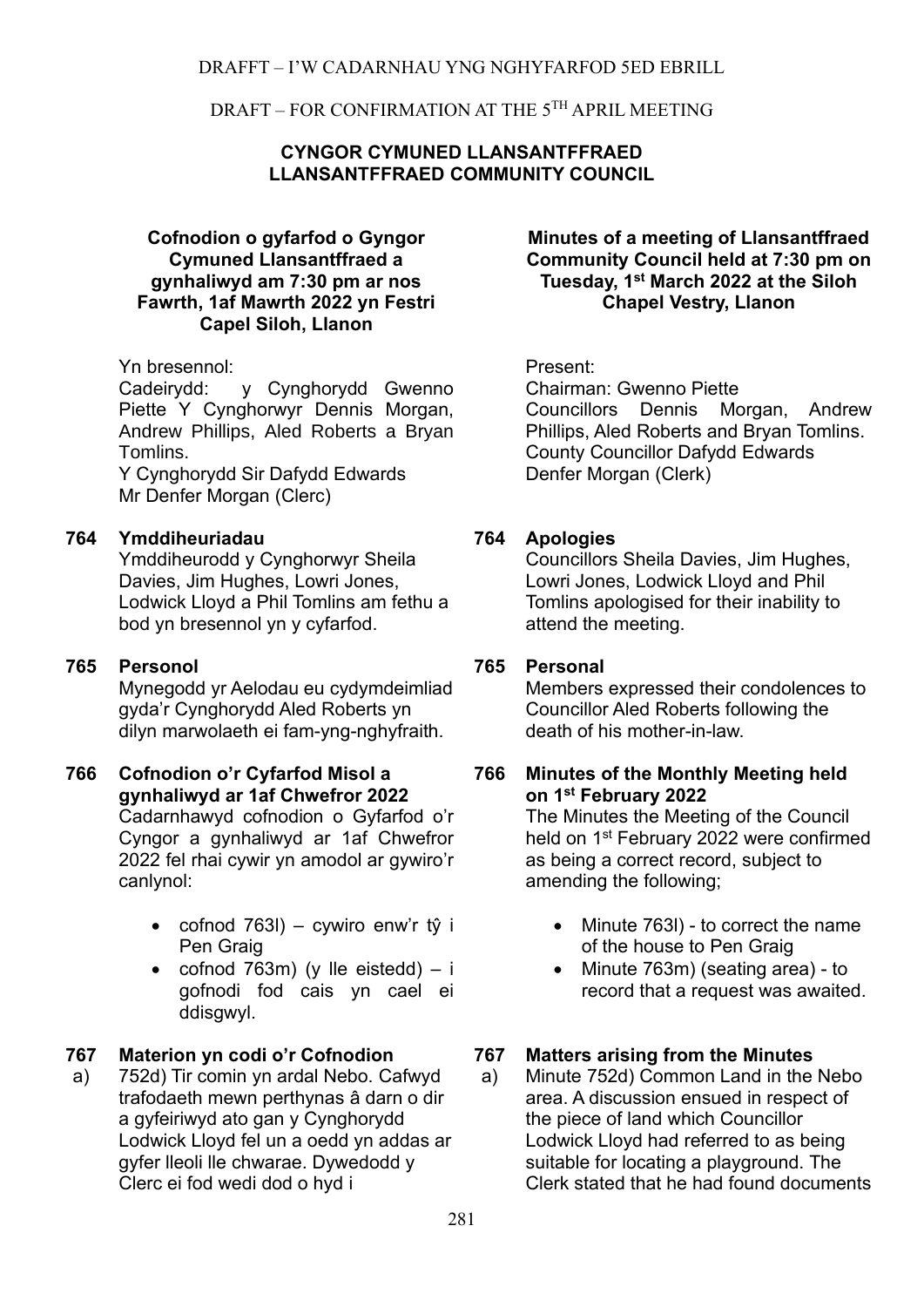ddogfennau ynghylch darn o dir comin o'r enw Cors Caranod nad oedd ym mherchnogaeth y Cyngor. Cytunodd y Cynghorydd Dennis Morgan ddilyn hwn i fyny gyda'r Cynghorydd Lloyd er mwyn cael eglurhad ai hwn oedd y ti roedd yn cyfeirio ato.

b) Cofnod 763j) – nodi fod y gwaith o osod arwyddion cŵn yn baeddu yn mynd yn ei flaen.

## **768 Y Lle Chwarae**

Rhoddwyd ystyriaeth i'r Adroddiad a baratawyd gan Wicksteed yn dilyn yr arolwg blynyddol a wnaed yn ddiweddar. Amlinellwyd y trwsio a oedd ei angen a chostau'r defnyddiau yn yr Adroddiad ac y byddai rhaid cael y costau llafur o'r Cwmni. Dywedodd sawl Aelod y gellid cael gafael ar y defnyddiau am gost rhatach ac y gallai'r *wetpour* a roddwyd i'r Cyngor gael ei ddefnyddio ar gyfer y trwsio angenrheidiol i'r arwyneb drwy lafur lleol.

**PENDERFYNWYD** gofyn i Wicksteed am gost y llafur ac i ddilyn i fyny'r posibilrwydd o wneud y gwaith yn lleol.

# **769 Llain y Cyngor**

**PENDERFYNWYD** gofyn i Dan Lewis i wneud y gwaith o ddarparu sail parhaol i 'Monty Sid'.

## **770 Meinciau**

Rhoddwyd ystyriaeth i'r polisi diwygiedig drafft a baratawyd gan y Cynghorydd Sheila Davies yn dilyn prynu'r meinciau newydd a wnaed o ddefnydd wedi'i ailgylchu gan y Cyngor a'r trefniadau ar gyfer placiau coffa.

**PENDERFYNWYD** cadarnhau y byddai'r Cyngor yn y dyfodol yn ystyried ceisiadau i osod plac coffa ar feinciau ei hun ar y Llain ac ar y Waun yn unig; ac yn unol â'r amodau a gytunwyd yng nghyfarfod 4ydd Ionawr h.y.

relating to a piece of common land known as Cors Caranod which was not owned by the Council. Councillor Dennis Morgan agreed to follow this up with Councillor Lloyd and clarify as to whether this was the land being referred to by him.

b) Minute 763j) – to note that the work of fixing dog fouling signs to posts was proceeding.

## **768 Playground**

Consideration was given to the Report prepared by Wicksteed following the annual inspection held recently. The required repairs and the costs of the materials were outlined in the Report and the labour costs would need to be obtained from the Company. Several Members indicated that the materials could be obtained at a cheaper cost and that the *wetpour* given to the Council could be utilised for the necessary repairs to the surface using local labour.

It was **RESOLVED** to obtain the labour cost from Wicksteed and to follow up the possibility of undertaking the work locally.

## **769 Council's Slang**

It was **RESOLVED** to contact Dan Lewis to undertake the work of providing a permanent base for 'Monty Sid'.

## **770 Benches**

Consideration was given to the draft revised policy prepared by Councillor Sheila Davies following the purchase of the new recycled benches by the Council and the arrangements for memorial plaques.

It was **RESOLVED** to confirm that, in future, the Council would only consider requests to place a memorial plaque on its own benches at the Slang and y Waun; and in accordance with the conditions agreed at the 4<sup>th</sup> January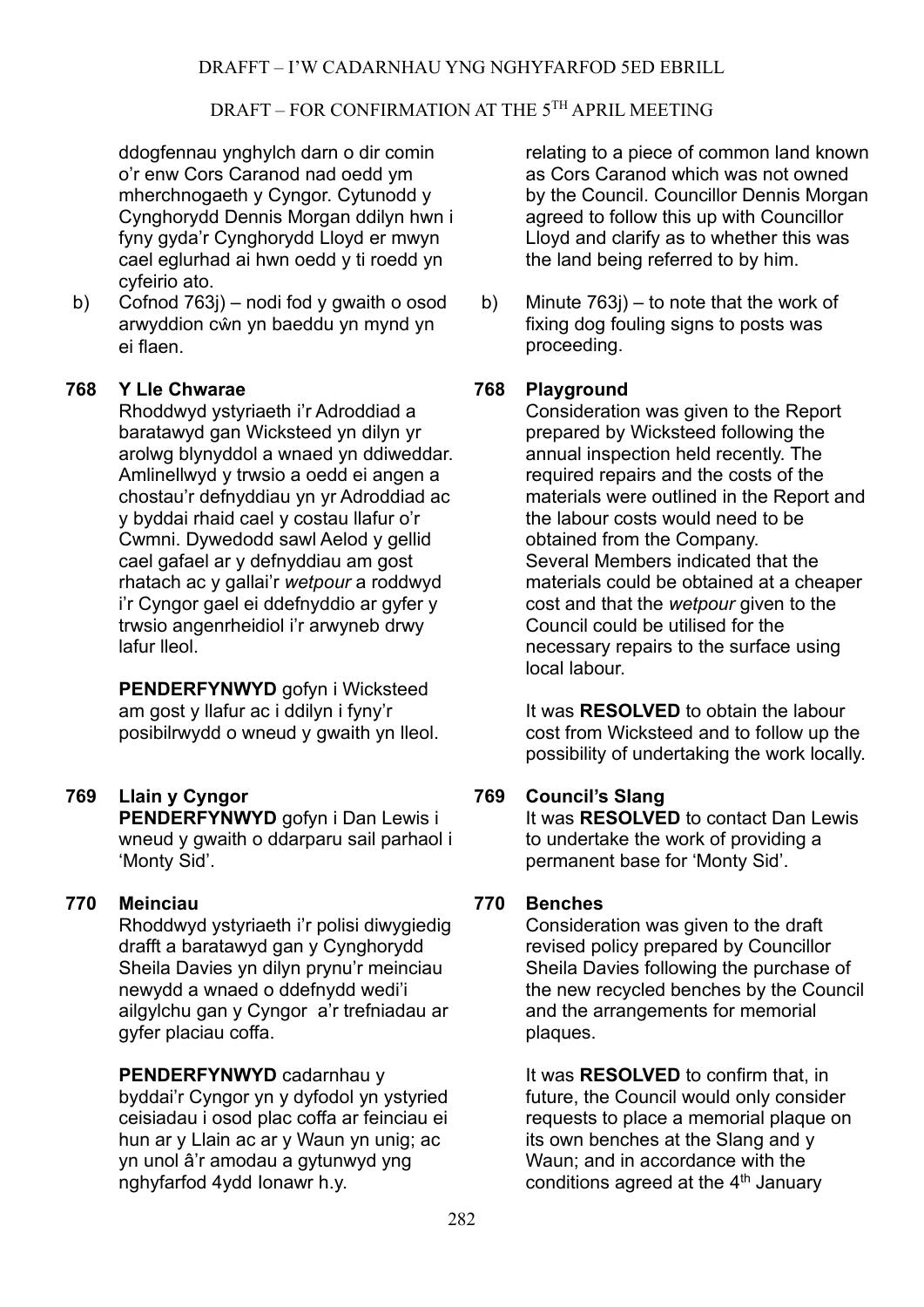a) rhaid i'r plac fod o wneuthuriad dur gloyw ac yn mesur 5" X 2"

b) rhaid i'r plac gael ei osod yn ei le gan berson cymwys ar gost yr ymgeisydd ei hun

c) fe fydd y Cyngor yn cytuno i sawl plac gael eu gosod ar bob un o'i feinciau yn yr holl leoliadau

## **771 Y Lle Eistedd**

Rhoddwyd ystyriaeth i gais perchennog y Central Hotel i ddefnyddio y lle eistedd, gan gynnwys "a series of events weather permitting for barbeques where we will be raising money for the local school".

Roedd hefyd yn dweud ei fod yn barod i "to tidy the garden up put new planters out there paint the fence and tables and put some jumbo umbrellas up for summertime".

Amlinellodd y Clerc fanylion y Drwydded blaenorol.

**PENDERFYNWYD** cytuno i'r cais ac i ganiatau'r perchennog i ddefnyddio'r lle eistedd yn unol â'r termau ac amodau blaenorol gyda'r ychwanegiadau canlynol:-

- y perchennog i fod yn gyfrifol am gael gafael ar bob caniatad angenrheidiol
- y drwydded i redeg am gyfnod cychwynnol o chwe mis yn amodol ar adolygiad
- fod yna ffi o £75 yn cael ei godi.

#### **772 Materion Cyllidol – Talu anfonebau**

**PENDERFYNWYD** talu'r canlynol:

Gwasg y Lolfa (Cloncan) £400 Costau gweinyddol y Clerc - £156.23 *Cyflog y Clerc (Ion-Chwef-Mawrth):* Denfer Morgan - £636.48

Meeting, i.e.

a) the plaque must be made of

stainless steel and measure 5" X 2" b) the plaque must be attached by a competent person and at the applicant's own expense

c) the Council will agree to several plaques being attached to each of its benches at all locations.

### **771 Seating Area**

Consideration was given to the request of the owner of the Central Hotel for use of the seating area, including "a series of events weather permitting for barbeques where we will be raising money for the local school".

He also states that he is "prepared to tidy the garden up put new planters out there paint the fence and tables and put some jumbo umbrellas up for summertime".

The Clerk outlined the details of the previous licence.

It was **RESOLVED** to agree to the request and that the owner be permitted to use the seating area in accordance with the previous terms and conditions with the addition of the following:-

- the owner being responsible to obtain all necessary approvals and permissions
- the licence be for an initial period of six months and subject to review
- a fee of £75 be charged.

## **772 Finance Matters – Payment of invoices**

It was **RESOLVED** to pay the following:

Lolfa Press (Cloncan) £400 Clerk's admin. Costs £156.23 *Clerk's Salary (Jan-Feb-March):* Denfer Morgan - £636.48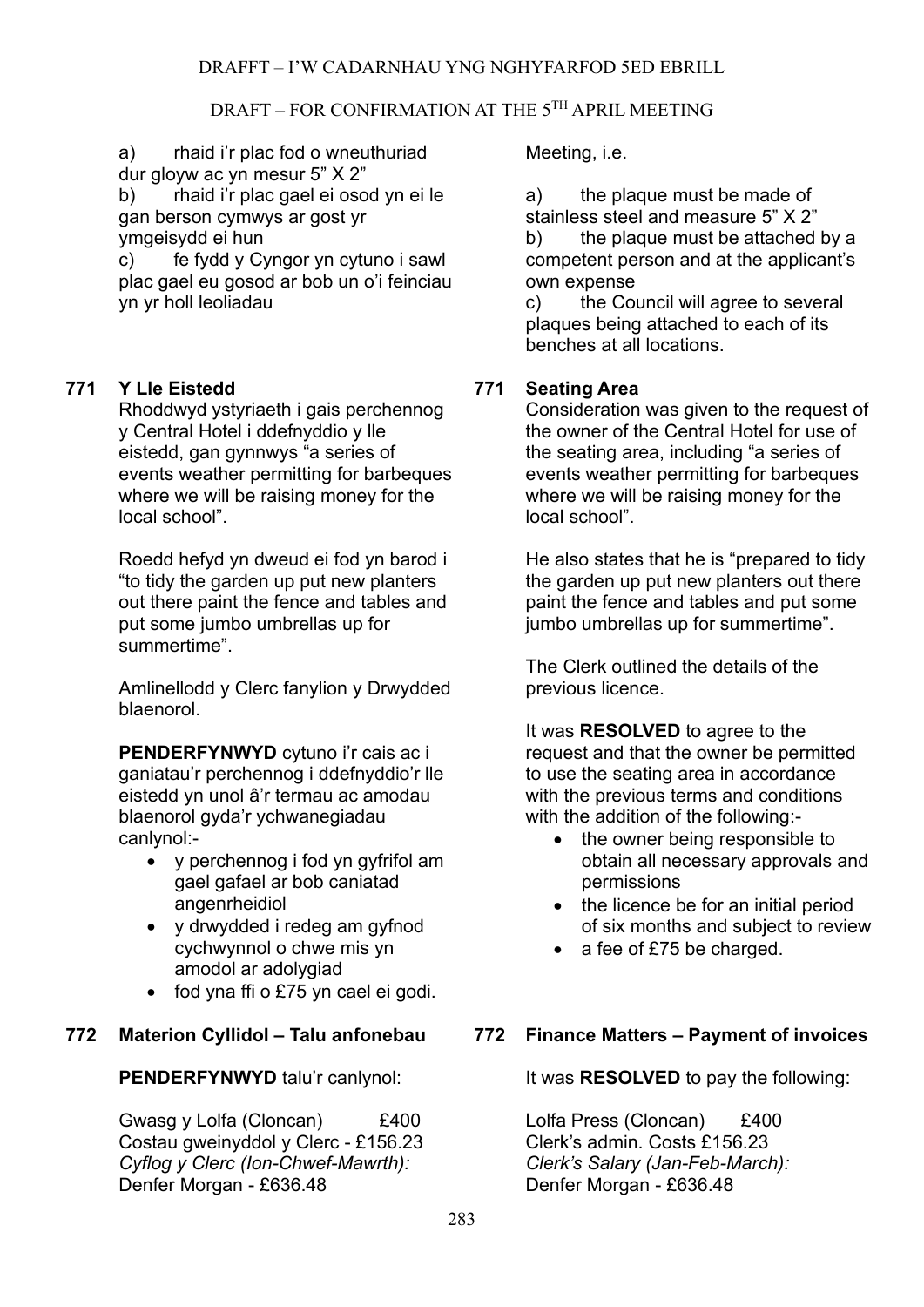CThEM (TWE) - £159.12 HMRC (PAYE) - £159.12

**773 Ceisiadau am Gymorth Ariannol** Rhoddwyd ystyriaeth i geisiadau am gymorth ariannol a **PHENDERFYNWYD** cymeradwyo'r cyfraniadau canlynol:

> Pwll Nofio Aberaeron a'r Cylch - £200 CFfI Llanddeiniol- £100

## **774 Materion Cynllunio**

Rhoddwyd ystyriaeth i'r tri cais cynllunio isod a gwnaed y penderfyniadau fel a ganlyn.

a) A211168 - Land to the South of Seven Springs Lodge Park, Llanon. The development of bases for the siting of lodges, falling under the definition of static caravans, the erection of a building for plant, and the construction of ponds, with associated access, car parking, landscaping and drainage infrastructure works.

## **Penderfyniad:** Dim gwrthwynebiad

b) A211137 - Pengarreg, Albion Fields, Llanon. Proposed extension works to existing dwelling & conversion of garage workshop to Annex/Holiday let with demolition of existing conservatory.

**Penderfyniad:** Gwrthwynebu'r cais gan ei fod o'r farn fod:

- yn or-ddatblygiad o'r safle; a
- nad yw darpariaeth gwyliau yn y lleoliad hwn yn gweddu i natur breswyl yr ardal ac y gallai arwain at luosogi'r math hwn o eiddo os na cheir ei reoli.
- **c)** A211184 Lluest y Maen Llwyd,

#### **773 Applications for Financial Assistance** Consideration was given to applications for financial assistance and it was **RESOLVED** to approve the following contributions:

Aberaeron and District Swimming Pool - £200 Llanddeiniol YFC -£100

### **774 Planning Matters**

Consideration was given to the following three planning application and the following decisions were taken:

a) A211168 - Land to the South of Seven Springs Lodge Park, Llanon. The development of bases for the siting of lodges, falling under the definition of static caravans, the erection of a building for plant, and the construction of ponds, with associated access, car parking, landscaping and drainage infrastructure works.

## **Decision:** No objection

b) A211137 - Pengarreg, Albion Fields, Llanon. Proposed extension works to existing dwelling & conversion of garage workshop to Annex/Holiday let with demolition of existing conservatory.

**Decision:** To object to the application as it believes that:

- it is over-development of the site; and that

- holiday accommodation at this location is incompatible with the residential nature of the area and may lead to a proliferation of such type of premises if not controlled.

c) A211184 - Lluest y Maen Llwyd, Nebo, Llanon. Erection of extensions to include demolition of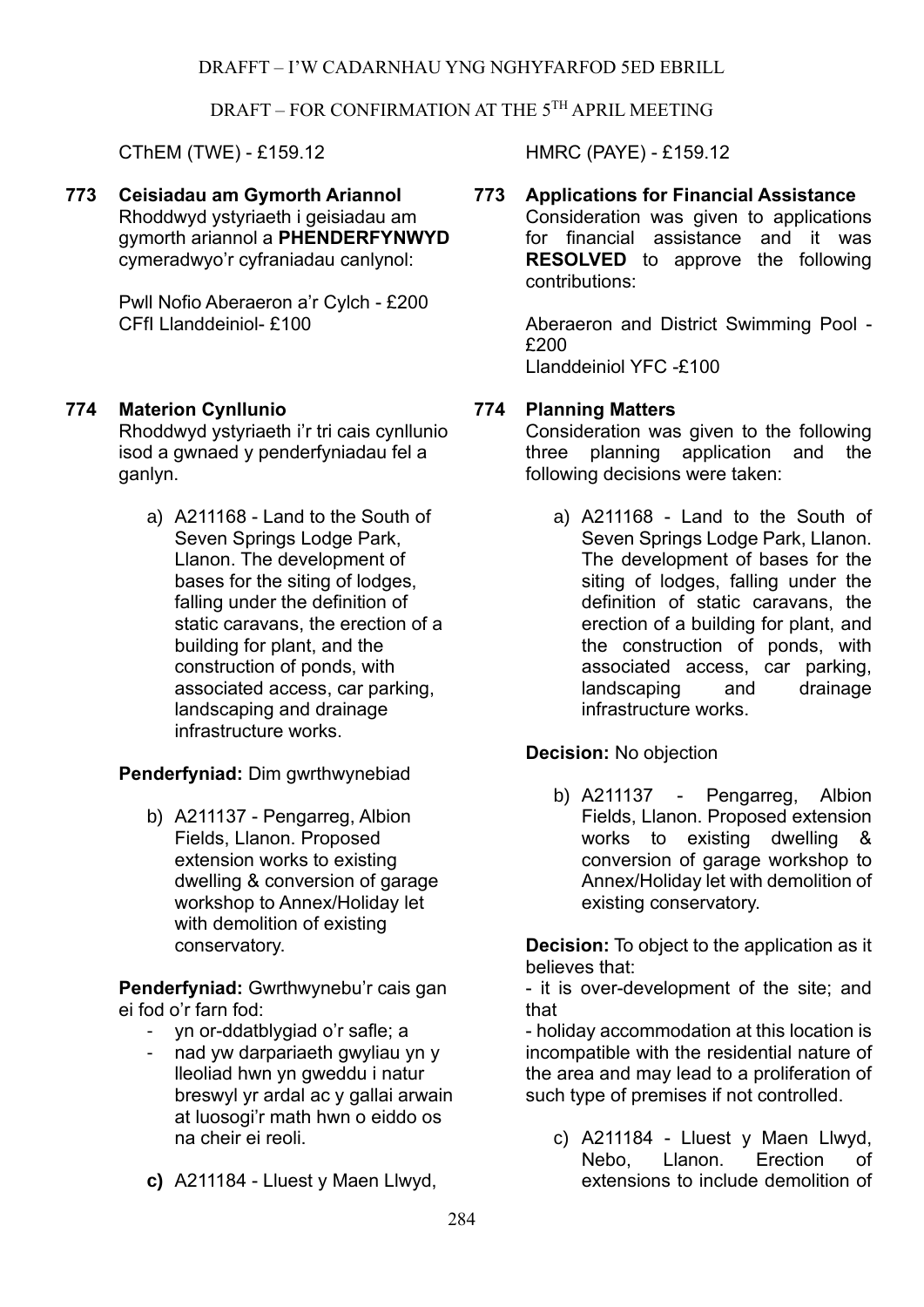Nebo, Llanon. Erection of extensions to include demolition of existing porch and W/C.

**Penderfyniad:** Dim gwrthwynebiad.

## **775 Cynllun Grant Cymunedol Wales and West / Morgan Construction** Nodwyd:

- a) fod yna broblem gyda gosod y stand beiciau ar y Waun a bod hwn yn cael ei ddilyn i fyny
- b) roedd yr hysbysfwrdd wedi cyrraedd ac roedd trefniadau mewn llaw i'w osod yn ei le
- c) gofynwyd i Morgan Construction yng ngardd y Bwthyn ar ran y Gangen WI lleol.

# **776 Ciosg Llanon**

Adroddodd y Clerc fod tri trigolyn wedi cysylltu ag ef yn cynnig fod y ciosg yn cael ei ddefnyddio fel cyfnewidfa llyfrau ac nad oedd cynigion pellach wedi'u derbyn yn dilyn cyhoeddi'r mater yn y rhifyn diweddaraf o Cloncan / Chat.

**PENDERFYNWYD** bwrw mlaen i addasu'r ciosg fel cyfnewidfa llyfrau.

## **777 Dathliadau Jiwbili y Frenhines**

Rhoddwyd ystyriaeth i'r gwybodaeth a oedd wedi cyrraedd erbyn hyn ynghylch dathliadau Mis Mehefin.

**PENDERFYNWYD** cynnal cyfarfodydd er mwyn mesur maint y gefnogaeth o fewn y gymuned ar gyfer cynnal digwyddiad o ryw fath ac i adrodd nôl i'r cyfarfod nesaf.

## **778 Pecyn Cyflwyno**

Rhoddwyd ystyriaeth i'r pecyn cyflwyno drafft ar gyfer Aelodau newydd a baratawyd gan y Cynghorydd Sheila Davies a **PHENDERFYNWYD** gofyn i'r Cynghorwyr Davies, Piette, Phillips a

existing porch and W/C.

**Decision:** No objection.

**775 Wales and West Community Grant Scheme / Morgan Construction** It was noted that:

- a) there was a problem with the placing of the bike stand at y Waun which was being followed up
- b) the noticeboard had been delivered and arrangements were in hand for it to be erected
- c) Morgan Construction had been requested to place the benches at the playground and at the Cottage garden.

# **776 Llanon Kiosk**

The Clerk reported that three residents had contacted him to date suggesting that the kiosk be used as book exchanging facility and that no further suggestions had been received following the item in the latest edition of Cloncan / Chat.

It was **RESOLVED** to proceed to adapt the kiosk as a book exchange facility.

## **777 Queen's Jubilee Celebrations**

Consideration was given to the information being received in respect of the June Celebrations.

It was **RESOLVED** to hold meetings in order to gauge the degree of support within the community for holding an event of any kind and to report back to the next meeting.

## **778 Induction Pack**

Consideration was given to the draft induction pack for new Members prepared by Councillor Sheila Davies and it was **RESOLVED** to request Councillors Davies, Piette, Phillips and Roberts